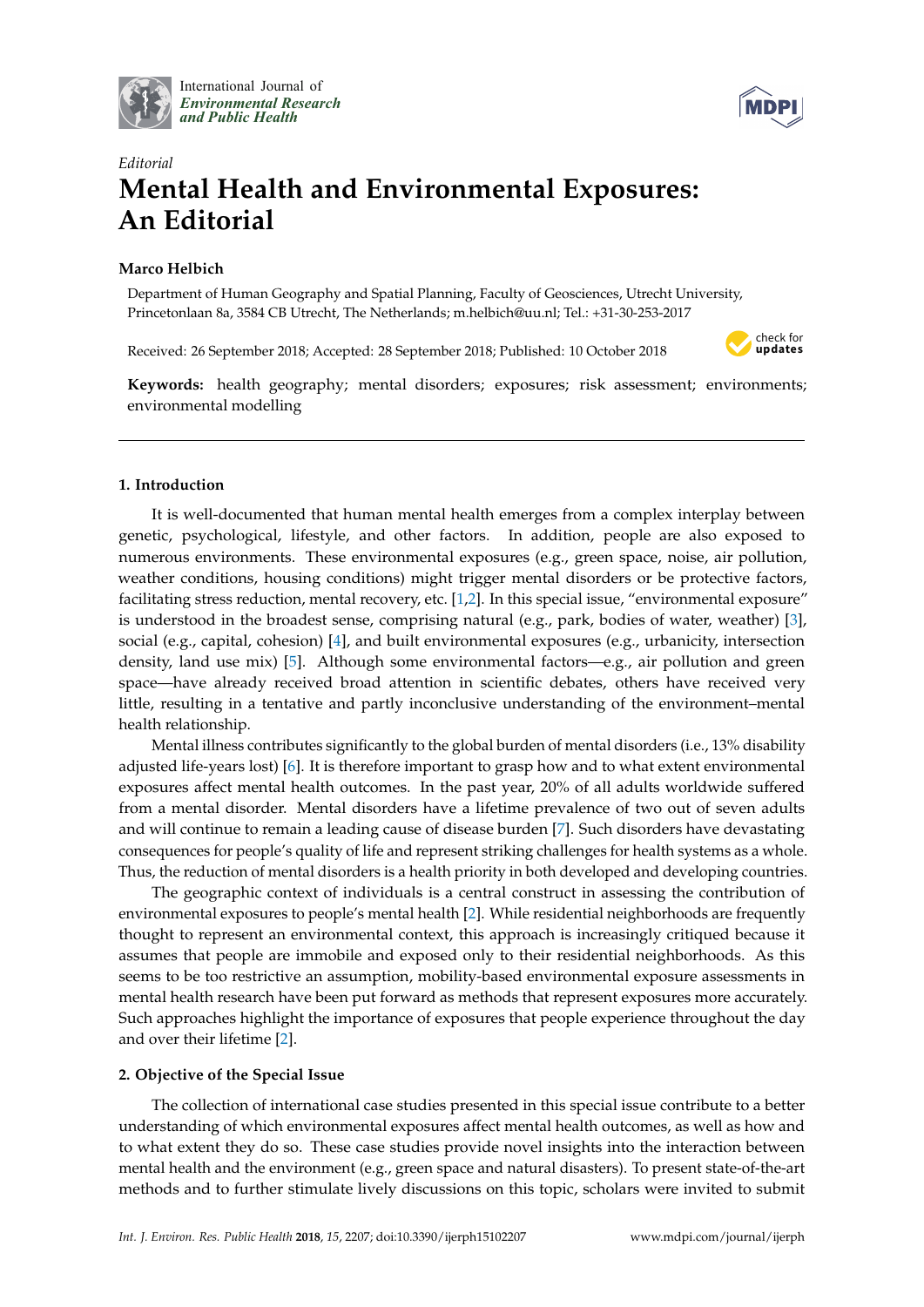original research, methodological papers, reviews, and meta-analyses related to the entire spectrum of mental disorders (e.g., depression, schizophrenia). This special issue also features papers documenting how scientific findings are translated into prevention strategies, health policies, and clinical practices.

#### **3. The Papers**

By the time of the submission deadline (i.e., the end of August 2018), a total of 10 manuscripts were accepted after a single-blind review process by at least two international experts using the journal-specific review guidelines. As usual, the scientific quality of the research and its methodological soundness had a crucial influence on whether a manuscript was accepted. If major revisions were requested by the reviewers, or needed to guarantee high scientific quality, a second review of the revised manuscript was conducted by at least one of the original reviewers or an alternative reviewer. If a review called for only minor revisions, a second review was not conducted. Instead, the guest editor decided whether the revised manuscript was fit for publication.

The first study by Nichani and colleagues [\[8\]](#page-2-7) used cohort data from New Zealand to investigate whether the distance of an individual's residential location to the nearest green space affects depression risk during pregnancy. No evidence was found to support the hypothesis that maternal exposure to green space lowers the risk of antenatal depression. Similarly, after investigating patients in Utrecht, Netherlands, Boers et al. [\[9\]](#page-2-8) found no significant associations between hospital admissions for psychotic disorders and exposure to green and blue space. The experience of natural disasters such as hurricanes, however, can have long-lasting effects on people's mental health outcomes. A two-paper series by Schwartz and colleagues addressed this by studying the impact of hurricanes Sandy [\[10\]](#page-2-9) and Harvey [\[11\]](#page-2-10) on numerous mental health symptoms using New York City and Long Island residents' data. Longitudinal analysis provided evidence that, for example, personal and property damage caused by hurricanes evoked symptoms of post-traumatic stress disorders but, in the case of Hurricane Sandy, not anxiety and depression symptoms. Natural disasters are not the only occurrences to have adverse effects on mental health outcome. Daily weather conditions are increasingly reported to influence suicide mortality [\[12\]](#page-2-11). No evidence for associations between suicide risk, daily temperature, and rainfall was found by Fernández-Niño et al. [\[13\]](#page-2-12) for Columbian cities. Scientific evidence is mounting that mental health, in general, and suicide mortality, in particular, are related not only to personal characteristics and life events but also to environmental exposures other than weather conditions [\[14](#page-3-0)[,15\]](#page-3-1). Two examples are reported in this special issue. Firstly, in a nationwide ecological study of the USA, Ha and Tu [\[16\]](#page-3-2) showed that altitude is positively related to suicide, though this association seems to vary spatially. Secondly, Wang and colleagues [\[17\]](#page-3-3) found that air pollution in China adversely affected depression symptoms, while neighborhood social capital seems to be a protective factor. Other than the social environment on a neighborhood level, close family also plays a crucial role in the development of mental disorders. For example, Guček and Selič [\[18\]](#page-3-4) showed that exposure to intimate partner violence was a significant risk factor for the prevalence of depression, as were such life events as divorce. Xiao et al. [\[19\]](#page-3-5) showed by means of structural equation models that housing conditions in Shanghai, China indirectly influenced migrants' mental health, whereas locals were directly affected. From a spatial planning point of view, the provision of environments supporting people's physical activity is central, as walkable areas reduce the risk of experiencing mental disorders. The study by Mayne et al. [\[20\]](#page-3-6) addressed whether psychological distress is correlated with the walkability of the built environment at the zip code level in Sydney, Australia. Based on the absence of an association, the authors advised that health policies should focus on the personal level.

In conclusion, some of the papers in this special issue support the notion that environments can affect, in one way or the other, people's mental health. Although these studies advance our understanding of environment–health relations, there are several gaps in the context of the aforementioned contributions and in the literature on environmental health as a whole. For example, a key challenge for future research is how environmental exposures are assessed. It is traditionally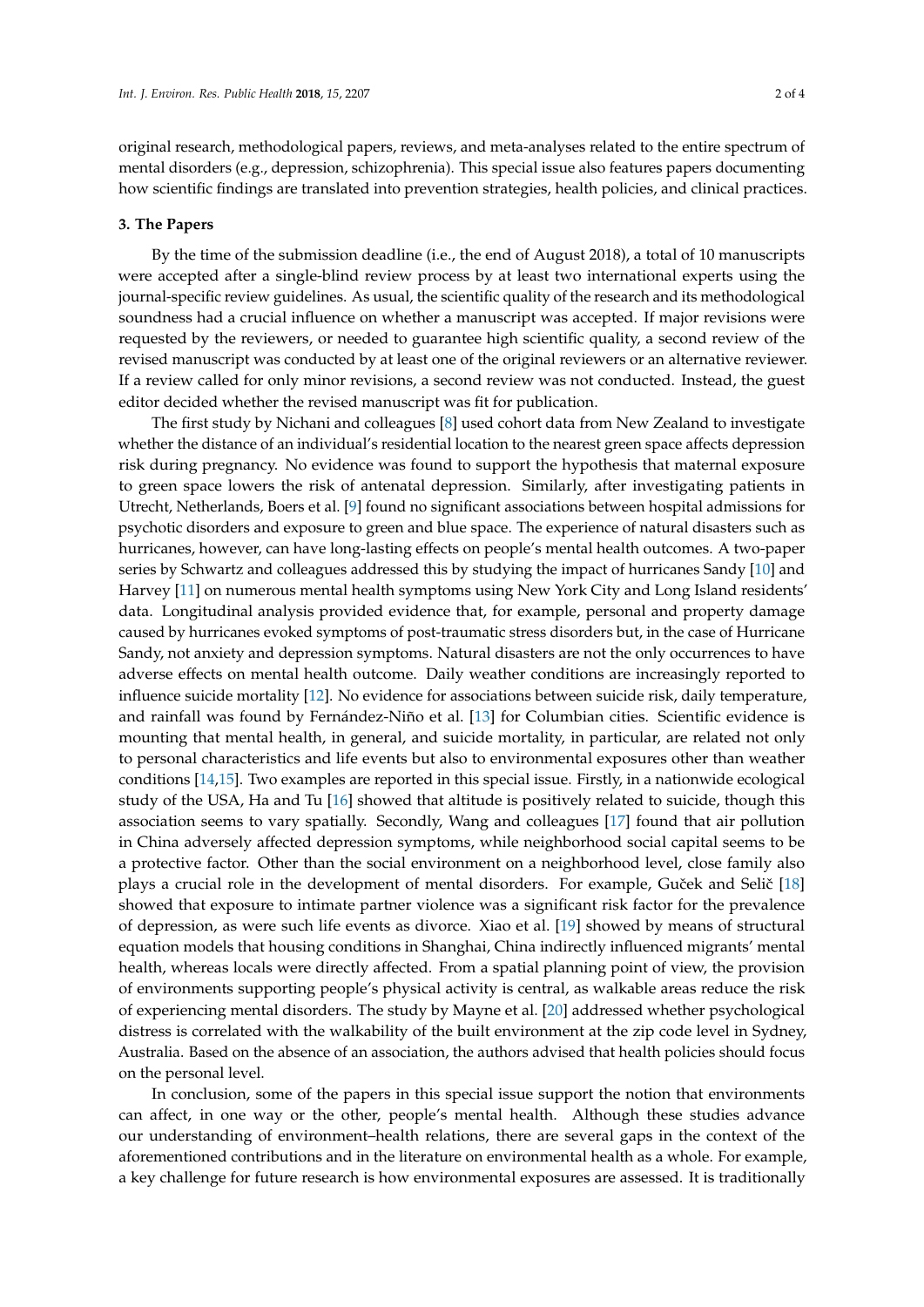assumed that residential location is the sole exposure source. However, the fragmentation of people's daily lives across numerous activity locations, as well as their residential mobility over the course of their lives, makes this approach questionable and calls for more comprehensive and dynamic exposure assessments [\[2\]](#page-2-1). Future research is advised to make the traversed environment central, as it might contribute to the onset of a mental disorder, and to integrate not only exposures at the actual place of residence but also those around past residential locations, as they may contribute to mental health disorders later in life.

**Funding:** This special issue is part of the NEEDS project (Dynamic Urban Environmental Exposures on Depression and Suicide, [http://needs.sites.uu.nl/\)](http://needs.sites.uu.nl/), which has received funding from the European Research Council (ERC) under the European Union's Horizon 2020 research and innovation program (grant agreement No. 714993).

**Acknowledgments:** My sincere thanks go to the authors who responded to the call for papers, as well as to the reviewers, whose support and critical and constructive comments on the manuscripts contributed enormously to the quality of this publication. Finally, I thank the IJERPH staff for editorial assistance throughout the preparation of this special issue.

**Conflicts of Interest:** The authors declare no conflict of interest. The founding sponsors had no role in the design of the study; in the collection, analyses, or interpretation of data; in the writing of the manuscript; or in the decision to publish the results.

#### **References**

- <span id="page-2-0"></span>1. Dzhambov, A.M.; Markevych, I.; Tilov, B.; Arabadzhiev, Z.; Stoyanov, D.; Gatseva, P.; Dimitrova, D.D. Pathways linking residential noise and air pollution to mental ill-health in young adults. *Environ. Res.* **2018**, *166*, 458–465. [\[CrossRef\]](http://dx.doi.org/10.1016/j.envres.2018.06.031) [\[PubMed\]](http://www.ncbi.nlm.nih.gov/pubmed/29940479)
- <span id="page-2-1"></span>2. Helbich, M. Toward dynamic urban environmental exposure assessments in mental health research. *Environ. Res.* **2018**, *161*, 129–135. [\[CrossRef\]](http://dx.doi.org/10.1016/j.envres.2017.11.006) [\[PubMed\]](http://www.ncbi.nlm.nih.gov/pubmed/29136521)
- <span id="page-2-2"></span>3. Bowler, D.E.; Buyung-Ali, L.M.; Knight, T.M.; Pullin, A.S. A systematic review of evidence for the added benefits to health of exposure to natural environments. *BMC Public Health* **2010**, *10*, 456. [\[CrossRef\]](http://dx.doi.org/10.1186/1471-2458-10-456) [\[PubMed\]](http://www.ncbi.nlm.nih.gov/pubmed/20684754)
- <span id="page-2-3"></span>4. Allen, J.; Balfour, R.; Bell, R.; Marmot, M. Social determinants of mental health. *Int. Rev. Psychiatry* **2014**, *26*, 392–407. [\[CrossRef\]](http://dx.doi.org/10.3109/09540261.2014.928270) [\[PubMed\]](http://www.ncbi.nlm.nih.gov/pubmed/25137105)
- <span id="page-2-4"></span>5. Evans, G.W. The built environment and mental health. *J. Urban Health* **2003**, *80*, 536–555. [\[CrossRef\]](http://dx.doi.org/10.1093/jurban/jtg063) [\[PubMed\]](http://www.ncbi.nlm.nih.gov/pubmed/14709704)
- <span id="page-2-5"></span>6. Vigo, D.; Thornicroft, G.; Atun, R. Estimating the true global burden of mental illness. *Lancet Psychiatry* **2016**, *3*, 171–178. [\[CrossRef\]](http://dx.doi.org/10.1016/S2215-0366(15)00505-2)
- <span id="page-2-6"></span>7. Steel, Z.; Marnane, C.; Iranpour, C.; Chey, T.; Jackson, J.W.; Patel, V.; Silove, D. The global prevalence of common mental disorders: A systematic review and meta-analysis 1980–2013. *Int. J. Epidemiol.* **2014**, *43*, 476–493. [\[CrossRef\]](http://dx.doi.org/10.1093/ije/dyu038) [\[PubMed\]](http://www.ncbi.nlm.nih.gov/pubmed/24648481)
- <span id="page-2-7"></span>8. Nichani, V.; Dirks, K.; Burns, B.; Bird, A.; Grant, C. Green space and depression during pregnancy: Results from the Growing Up in New Zealand Study. *Int. J. Environ. Res. Public Health* **2017**, *14*, 1083. [\[CrossRef\]](http://dx.doi.org/10.3390/ijerph14091083) [\[PubMed\]](http://www.ncbi.nlm.nih.gov/pubmed/28927014)
- <span id="page-2-8"></span>9. Boers, S.; Hagoort, K.; Scheepers, F.; Helbich, M. Does residential green and blue space promote recovery in psychotic disorders? A cross-sectional study in the province of Utrecht, the Netherlands. *Int. J. Environ. Res. Public Health* **2018**, *15*, 2195. [\[CrossRef\]](http://dx.doi.org/10.3390/ijerph15102195) [\[PubMed\]](http://www.ncbi.nlm.nih.gov/pubmed/30297637)
- <span id="page-2-9"></span>10. Schwartz, R.M.; Gillezeau, C.N.; Liu, B.; Lieberman-Cribbin, W.; Taioli, E. Longitudinal impact of Hurricane Sandy exposure on mental health symptoms. *Int. J. Environ. Res. Public Health* **2017**, *14*, 957. [\[CrossRef\]](http://dx.doi.org/10.3390/ijerph14090957) [\[PubMed\]](http://www.ncbi.nlm.nih.gov/pubmed/28837111)
- <span id="page-2-10"></span>11. Schwartz, R.M.; Tuminello, S.; Kerath, S.M.; Rios, J.; Lieberman-Cribbin, W.; Taioli, E. Preliminary assessment of Hurricane Harvey exposures and mental health impact. *Int. J. Environ. Res. Public Health* **2018**, *15*, 974. [\[CrossRef\]](http://dx.doi.org/10.3390/ijerph15050974) [\[PubMed\]](http://www.ncbi.nlm.nih.gov/pubmed/29757262)
- <span id="page-2-11"></span>12. Deisenhammer, E.A. Weather and suicide: The present state of knowledge on the association of meteorological factors with suicidal behaviour. *Acta Psychiatr. Scand.* **2003**, *108*, 402–409. [\[CrossRef\]](http://dx.doi.org/10.1046/j.0001-690X.2003.00209.x) [\[PubMed\]](http://www.ncbi.nlm.nih.gov/pubmed/14616220)
- <span id="page-2-12"></span>13. Fernández-Niño, J.A.; Flórez-Garcia, V.A.; Astudillo-Garcia, C.I.; Rodriguez-Villamizar, L.A. Weather and Suicide: A Decade Analysis in the Five Largest Capital Cities of Colombia. *Int. J. Environ. Res. Public Health* **2018**, *15*, 1313. [\[CrossRef\]](http://dx.doi.org/10.3390/ijerph15071313) [\[PubMed\]](http://www.ncbi.nlm.nih.gov/pubmed/29932440)